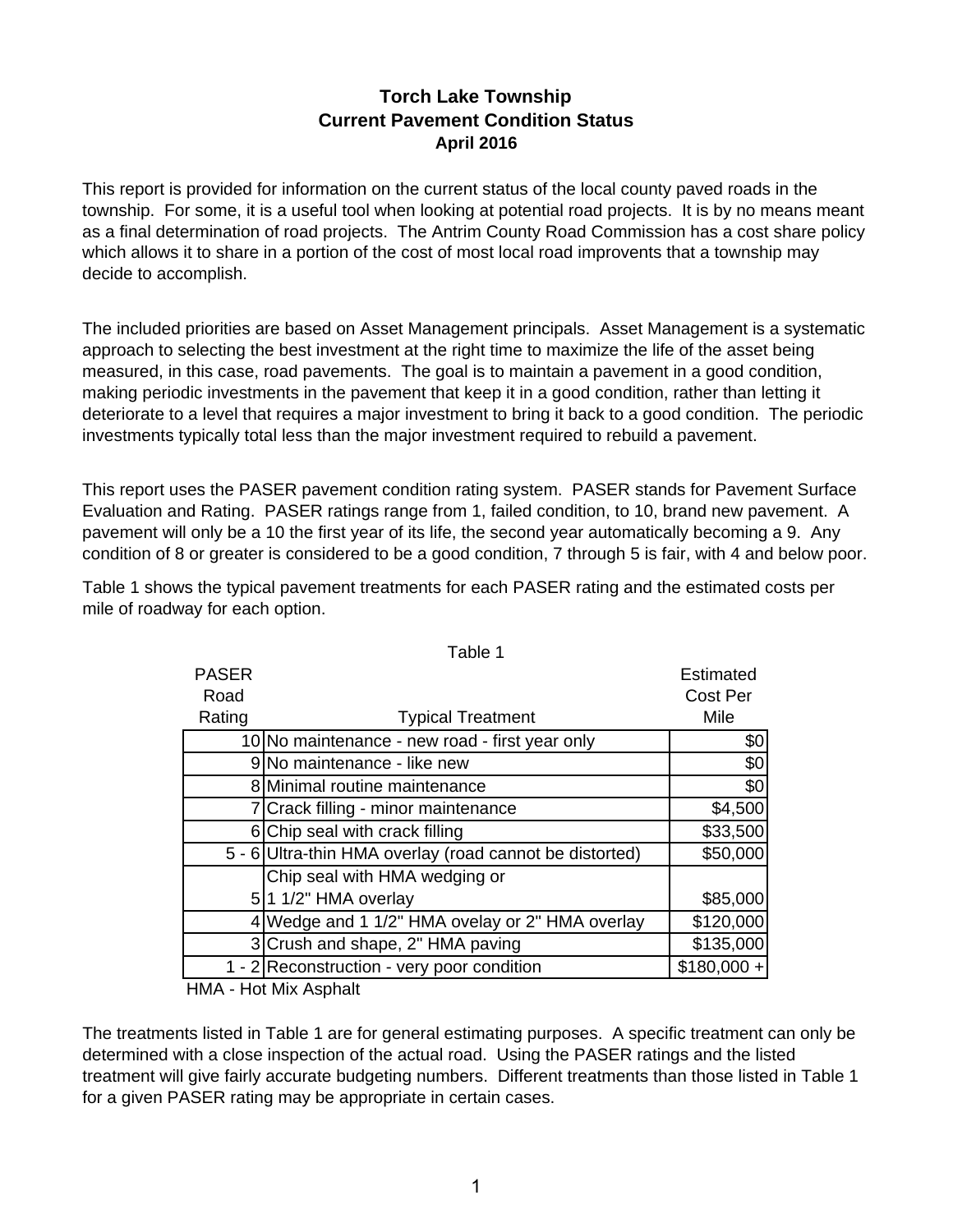A hot mix asphalt (HMA) pavement will typically last from 15 to 20 years. At that point, it is usually beyond a preservation treatment and requires a major investment. Good pavement management would involve less expensive treatments earlier in the life of the pavement in order to extend the useful life. A variety of treatments and repairs are listed in this report. An emphasis is placed on early preventive maintenance treatments as suggested by the principals of asset management.

Table 2 shows the most current PASER ratings for all local county roads in the township along with the termini and length for each segment rated. Also included is the age of the pavement. The Last PM column shows the year that a preventive maintenance treatment was applied. This is typically something less than two inches of HMA and other treatments such as a chip seal.

| <b>PASER</b> |                       |                    |                            | Length  |                 | Last |
|--------------|-----------------------|--------------------|----------------------------|---------|-----------------|------|
| Rating       | Road Name             | From               | To                         | (miles) | Age             | PM   |
|              | 93rd St               | <b>US 31</b>       | end of pavement            | 0.18    | 1               |      |
|              | 9Lake St              | Third              | end of pavement            | 0.07    |                 |      |
|              | 9 Prospect St         | <b>Public Dock</b> | <b>Third</b>               | 0.07    |                 |      |
|              | 9Birch View Dr        | Erickson Rd        | end of road                | 1.595   | 2               |      |
|              | 9Erickson Rd *        | <b>US31</b>        | Joe Marks Trl              | 1.416   | 6               |      |
|              | 8 Public Dock Rd      | <b>US31</b>        | end of public road         | 0.214   | 9               |      |
|              | 8 Servers Dr          | <b>US31</b>        | entire loop                | 0.437   | 9               |      |
|              | 8 Thierry Cir         | <b>US31</b>        | <b>US31</b>                | 0.306   | 9               |      |
|              | 8 Beechwood Dr        | <b>Barnes</b>      | <b>Barnes</b>              | 0.406   | 13              |      |
|              | 8 Torch View Dr       | Beechwood          | <b>Barnes</b>              | 0.153   | 13              |      |
|              | 8 Manitou Trl         | <b>US31</b>        | Michigan                   | 0.458   | 14              |      |
|              | 8 Michigan Trl        | Manitou            | Ojibway                    | 0.484   | 14              |      |
|              | 8 Ojibway Trl         | Michigan           | Manitou                    | 0.187   | 14              |      |
|              | 8 Farrell Rd *        | M 88               | <b>Bennett Hill</b>        | 0.942   | 15              | 2011 |
|              | 8 Sugarbush Dr        | <b>Barnes</b>      | end of public road         | 0.61    | 15              |      |
|              | 8 Moulton Rd          | <b>US31</b>        | end of public road         | 0.52    | 16              |      |
|              | 8 Pearl St            | <b>US31</b>        | M 88                       | 0.26    | 17              |      |
|              | 8 Barnes Park Rd      | <b>US31</b>        | <b>Barnes Park entrand</b> | 0.7     | 18              |      |
|              | 7Lore Rd *            | <b>Old Dixie</b>   | end of pavement            | 0.353   | 13              |      |
|              | 7 Creswell Rd         | end of pavement    | Golden Beach               | 0.13    | 16              |      |
|              | 7 McLachlan Rd        | <b>US31</b>        | <b>West Torch Lake</b>     | 1.01    | 17              |      |
|              | 7 Baker St            | <b>US31</b>        | Pearl                      | 0.087   | 29              |      |
|              | 7 Old Park Rd         | <b>Barnes Park</b> | <b>Barnes Park</b>         | 0.129   | $\gamma$        |      |
|              | 6 Kruger Rd           | <b>US31</b>        | Fernway Trl                | 0.412   | 11              |      |
|              | 6 Bay Colony Rd       | <b>US31</b>        | end of public road         | 1.302   | 15              |      |
|              | 6 Creswell Rd         | Golden Beach       | <b>US31</b>                | 1.273   | 16              |      |
|              | 6Hjelte Rd            | West Torch Lake    | <b>US31</b>                | 1.165   | 16              |      |
|              | 6 Fisher Dr           | <b>US31</b>        | entire loop                | 0.671   | 17              |      |
|              | 6 Golden Beach Dr     | Creswell           | Pottawottamie              | 1.464   | 17              |      |
|              | 5Kruger Rd            | Fernway Trl        | Dead End or Start          | 0.038   | $\overline{11}$ |      |
|              | * township line roads | (age as of 2016)   | Total                      | 17.042  |                 |      |

Table 2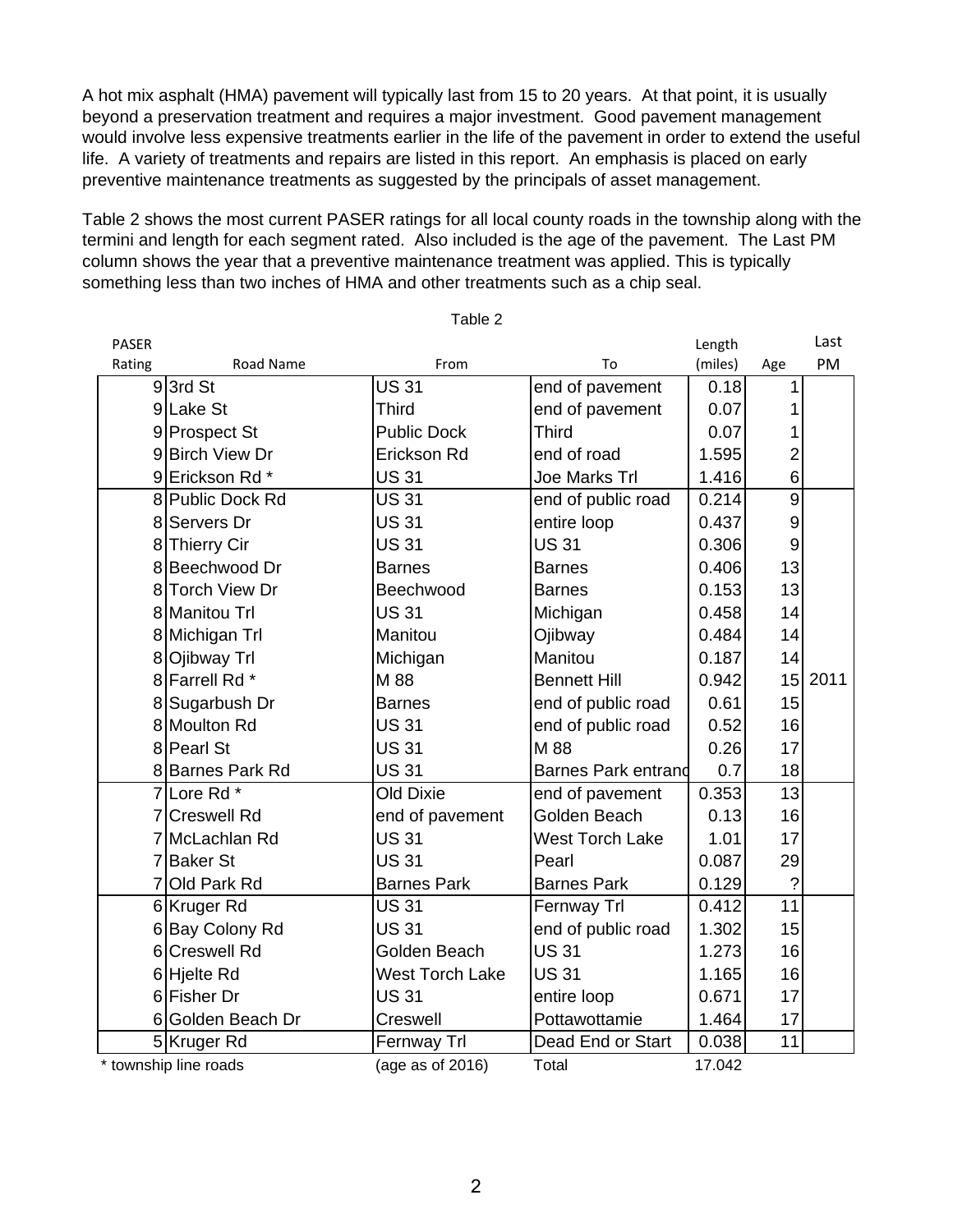These are the latest pavement condition ratings and will change over time as the pavement ages and deteriorates. A suggested fix may not be the appropriate fix the following year depending on the rate of deterioration. Repair costs are current estimates and will increase with inflation every year.

The township spent an average of \$48,000 per year over the last five years. A 0.25 mil road millage is levied by the township which generates approximately \$59,000. Based on these amounts, a suggested road improvement / pavement maintenance strategy is presented on the following page for the next five years.

The graph on page 5 shows the pavement condition trends from 2010 to 2014. The numbers represent centerline miles. All the paved local county roads within Torch Lake Township are in fair or good shape. This was an improvement from 2010. Roads were last rated in late 2014 with 2015 projects appropriately reflected for this report.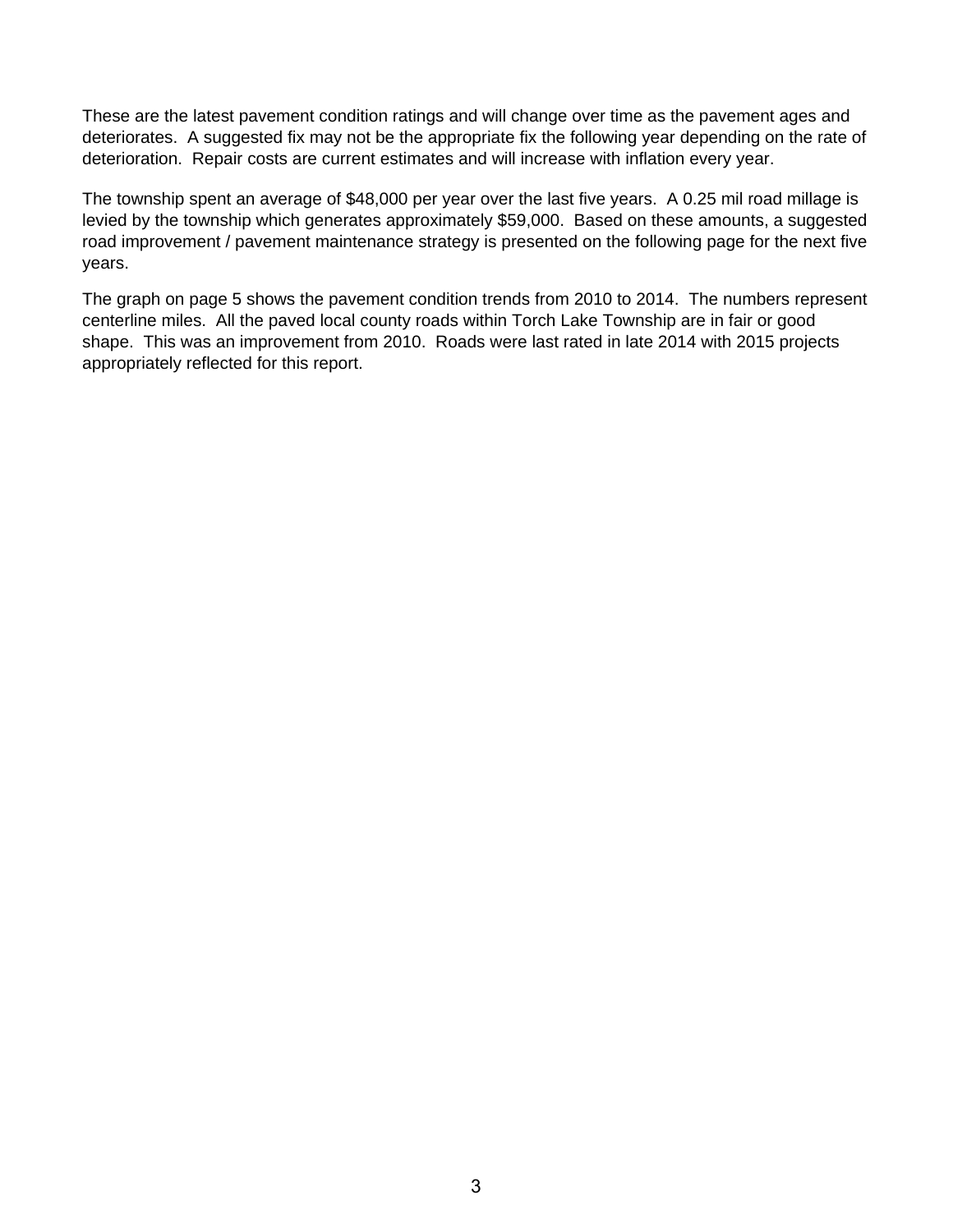## Five Year Suggested Pavement Work Priorities

## **2016 Suggested Priorities**

| Cost per |       |                                   | Township |                       |                          |
|----------|-------|-----------------------------------|----------|-----------------------|--------------------------|
| Mile     | Miles | <b>Total Cost</b>                 | Share    | <b>Selected Roads</b> | <b>Suggested Repair</b>  |
| \$33,500 |       | $0.450$ \ \$15,075 \ \$13,568 \   |          | Kruger Rd             | crack fill and chip seal |
| \$33,500 |       | $1.464$ $$49,044$ $$44,140$       |          | Golden Beach Dr       | crack fill and chip seal |
|          |       | Total township share $=$ \$57,707 |          |                       |                          |

## **2017 Suggested Priorities**

| Cost per |       |                                  | Township |                       |                          |
|----------|-------|----------------------------------|----------|-----------------------|--------------------------|
| Mile     | Miles | <b>Total Cost</b>                | Share    | <b>Selected Roads</b> | Suggested Repair         |
| \$33,500 |       | $0.671$ \ \$ 22,479 \ \$ 20,231  |          | Fisher Dr             | crack fill and chip seal |
| \$33,500 |       | $1.165$ \ $$39.028$ \ $$35.125$  |          | Hielte Rd             | crack fill and chip seal |
|          |       | Total township share = $$55,355$ |          |                       |                          |

#### **2018 Suggested Priorities**

| Cost per |       |                        | Township        |                       |                          |
|----------|-------|------------------------|-----------------|-----------------------|--------------------------|
| Mile     | Miles | <b>Total Cost</b>      | Share           | <b>Selected Roads</b> | Suggested Repair         |
| \$34,000 | 1.403 | \$47,702               | \$42.932        | Creswell Rd           | crack fill and chip seal |
| \$34,000 | 0.087 | \$2,958                | \$2,662         | Pearl St              | crack fill and chip seal |
| \$34,000 | 0.260 | \$8,840                | \$7,956         | <b>Baker St</b>       | crack fill and chip seal |
|          |       | — Total townshin share | <b>ዩ 53 550</b> |                       |                          |

Total township share  $=$  \$53,550

### **2019 Suggested Priorities**

| Cost per |       |                                  | Township |                       |                          |
|----------|-------|----------------------------------|----------|-----------------------|--------------------------|
| Mile     | Miles | <b>Total Cost</b>                | Share    | <b>Selected Roads</b> | Suggested Repair         |
| \$34,500 | 1.302 | \$44.919                         | \$40.427 | Bay Colony Rd         | crack fill and chip seal |
| \$34,500 | 1.010 | \$34,845                         | \$31,361 | McLachlan Rd          | crack fill and chip seal |
|          |       | Total township share = $$71,788$ |          |                       |                          |

## **2020 Suggested Priorities**

|       |            | Township                                                    |                       |                                             |
|-------|------------|-------------------------------------------------------------|-----------------------|---------------------------------------------|
| Miles | Total Cost | Share                                                       | <b>Selected Roads</b> | <b>Suggested Repair</b>                     |
|       | \$18,200   |                                                             | Moulton Rd            | crack fill and chip seal                    |
|       | \$21,350   |                                                             | Sugarbush Dr          | crack fill and chip seal                    |
|       | \$24,500   |                                                             | Barnes Park Rd        | crack fill and chip seal                    |
|       | \$4,515    |                                                             | Old Park Rd           | crack fill and chip seal                    |
|       |            | 0.520<br>0.610<br>0.700<br>0.129<br>アフィット・レー しょうしきょう しゅうしょう | 0.01700               | \$16,380<br>\$19,215<br>\$22,050<br>\$4,064 |

Total township share  $=$  \$61,709

#### 5 year cost summary

| 2016 | \$57,707 | Annual average |
|------|----------|----------------|
| 2017 | \$55,355 | \$56,531       |
| 2018 | \$53,550 | \$55,538       |
| 2019 | \$71,788 | \$59,600       |
| 2020 | \$61,709 | \$60,022       |
|      |          |                |

Total \$ 300,109